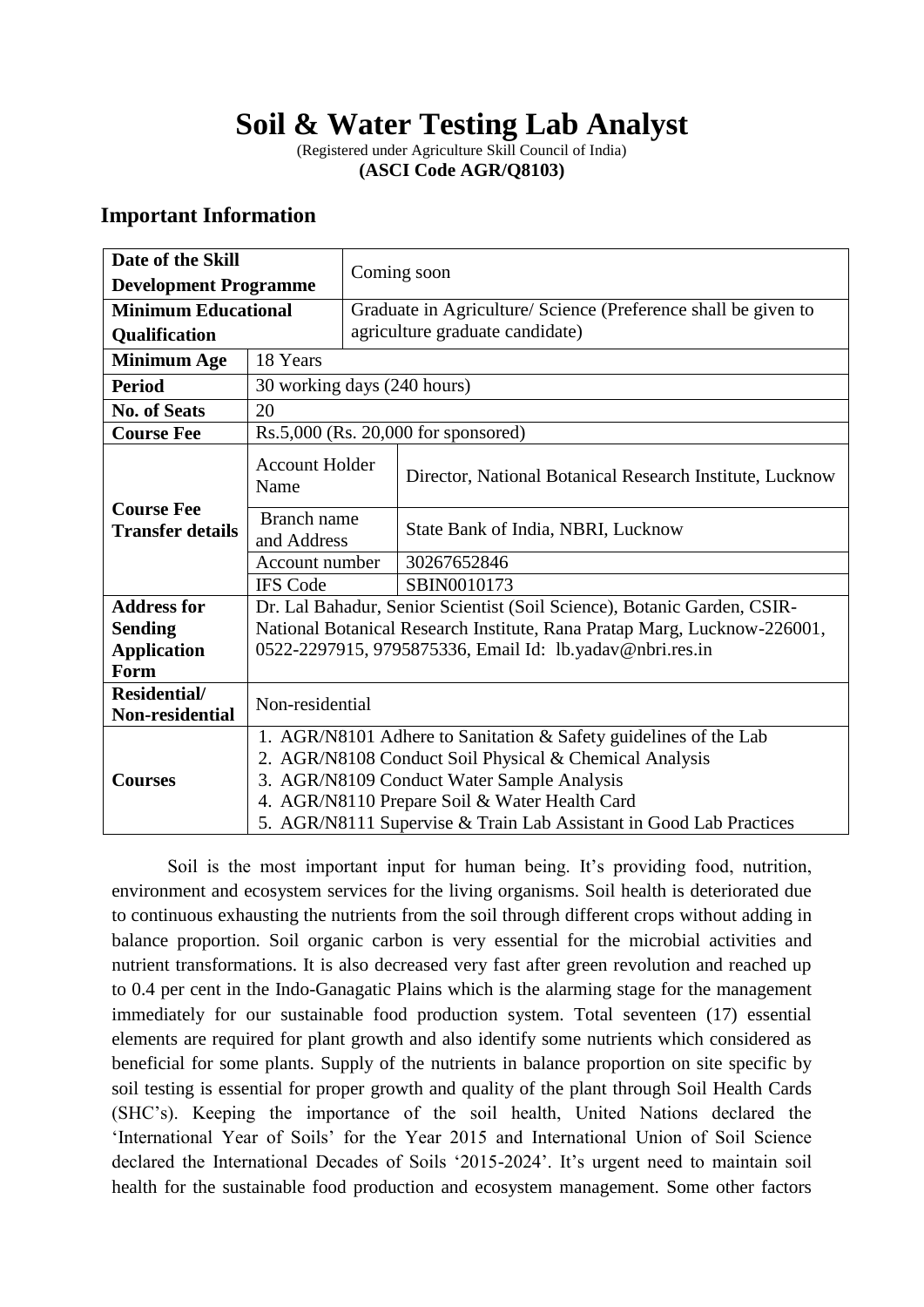like salinity-sodicity is also affect the soils and ultimately the crops. Management of saline and sodic soil is also included in this course.

This course will be focused on the laboratory exercise on physico-chemical analysis, sodic soil management, soil fertility evaluation, water analysis, soil and water management, soil health cards etc.

**Brief Job Description:** The individual is responsible for conducting soil & water test and interpreting the soil analysis results in relation to the soil fertility management. S/he will prepare the 'Soil & Water Health Card' illustrating the desired cropping pattern, soil amendments & integrated nutrient management, irrigation & water management to be undertaken.

**Personal Attributes:** This job requires the individual to work specifically as per the Lab's protocol. Requires clarity and should be detail oriented. The individual should be laborious and should have inclination to new learnings, perform multiple tasks simultaneously, keep accurate records and comply with organization's policies.

#### **Organizational Context**

The individual on the job needs to know and understand:

- 1. Effective working relationships and how to work effectively with co workers, customers and seniors
- 2. Organizational needs and time management

#### **Details of the Course:**

**1. AGR/N8101 Adhere to Sanitation & Safety guidelines of the lab**

This unit is about understanding Lab layout and ensuring hygiene & safety at the lab. National Occupational Standard

### **2. AGR/N8108 Conduct Soil Physical & Chemical Analysis**

This unit is about conducting physical and chemical test of soil samples.

### **Soil Physical Analysis**

Determine soil texture, Soil moisture percentage (water holding capacity), Bulk Density, Hydraulic conductivity of soil, Determine soil moisture content

#### **Soil Chemical Analysis**

Determine soil pH, EC, Organic Carbon, Calcium Carbonate  $(CaCO<sub>3</sub>)$ , Available Nitrogen, Available Phosphorus, Available Potassium, Sodium, Calcium, Magnesium, Boron, Sulphur, Determine Zinc, Copper, Iron, Manganese- DTPA method (AAS), Cation Exchange Capacity (CEC), Use mini-soil kits for analysis of macro & micronutrients Determine gypsum requirement of soil

### **3. AGR/N8109 Conduct Water Sample Analysis**

Determine water pH, EC, Total Dissolved Solids (TDS), Total Suspended Solids (TSS), Carbonates & Bicarbonates, Calcium, Magnesium, Sodium, Potassium, phosphorus, Nitrogen, Boron, Chloride, Sulphate

### **4. AGR/N8110 Prepare Soil & Water Health Card**

This unit is about preparing soil  $\&$  water health card detailing the cropping pattern, nutrient & fertilizer requirement for that particular soil.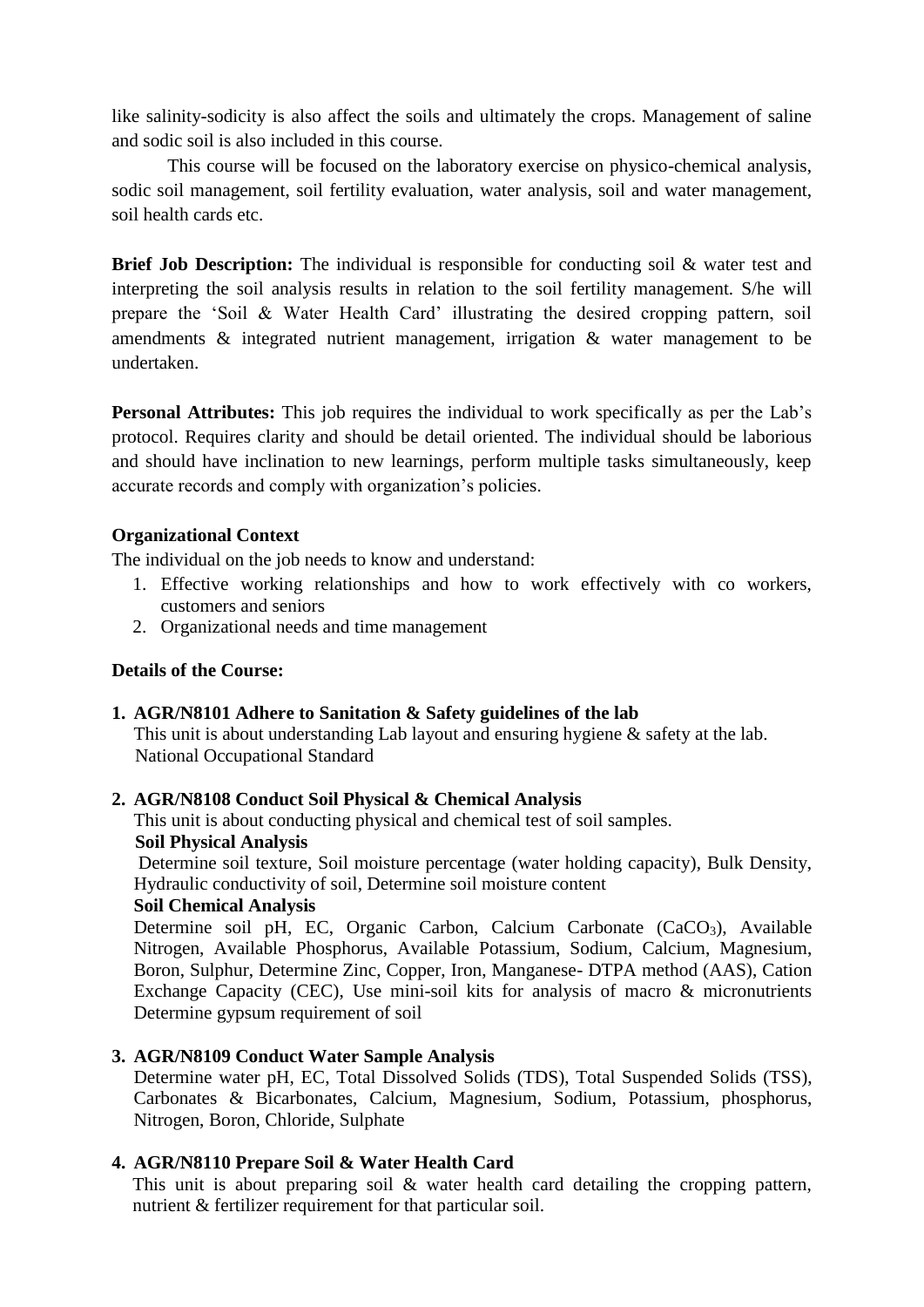# **Calculation of requirement of different elements**

To be competent, the user / individual on the job must be able to:

- 1. Calculate the quantity of elements present post conducting various chemical test
- 2. Interpret the analytical results- the units of measurement should reliably indicate if a nutrient is deficient, adequate, or in excess (in some cases toxic to plants
- 3. Calculate the nutrient required for soil fertility management Preparation of Soil & Water Health cards

#### **To be competent, the user / individual on the job must be able to:**

- 4. Recommend the fertilizer and micro-nutrients doses (kg/ha) based upon the soil & water test basis
- 5. Recommend the use of organic manure  $\&$  green manure crops
- 6. Recommend any amendment (Gypsum/Pyrite/Lime), if required
- 7. Recommend integrated nutrient management practices to be adopted
- 8. Upload the Soil & Water Health card on the portal
- 9. Prepare Soil fertility map using GIS

### **5. AGR/N8111 Supervise & Train Lab Assistant in Good Lab Practices**

This unit is about overseeing activities of the lab assistant and training him/her in good lab practices.

#### **Supervise the activities of the Lab Assistant**

To be competent, the user / individual on the job must be able to:

- 1. Guide the Lab Assistant to adhere to safety  $\&$  sanitation guidelines of the lab
- 2. Oversee the data entry work undertaken by the assistant
- 3. Oversee smooth execution of sample registration and timely dispatch of soil & water health card

### **Train Lab Assistant in good lab practices**

To be competent, the user / individual on the job must be able to train lab assistant to:

- 4. Calibrate equipments in accordance with written instructions
- 5. Prepare 1000 ppm solutions of different elements
- 6. Prepare standard solutions
- 7. Upload the Soil & Water Health card on the portal

### **Technical Knowledge**

The individual on the job needs to know and understand:

- 1. Basic Terminologies: Standard Solution, Normal Solution and Normality, Molar Solution and Molarity, Molal Solution, Percentage composition by weight, Percentage composition by volume, Parts per million (ppm), Milli equivalent per litre, Titration
- 2. Method of preparation of standard solutions
- 3. Different types of chemicals/reagent, their use & safe handling
- 4. Different types of lab equipments and labwares & their working
- 5. Uses of different types of lab equipments and labwares
- 6. Safe Lab Operation Procedure
- 7. Different types of register to be maintained in the lab
- 8. Operation and maintenance of various lab equipment/instrument
- 9. Computer Knowledge
- 10. Information provided in the Soil & Water Health Card
- 11. Importance of Soil & Water Health Card

The details of the Skill Development Programme (SDP) is available on the CSIR-National Botanical Research Institute, Lucknow Website[-http://nbri.res.in/en/](http://nbri.res.in/en/)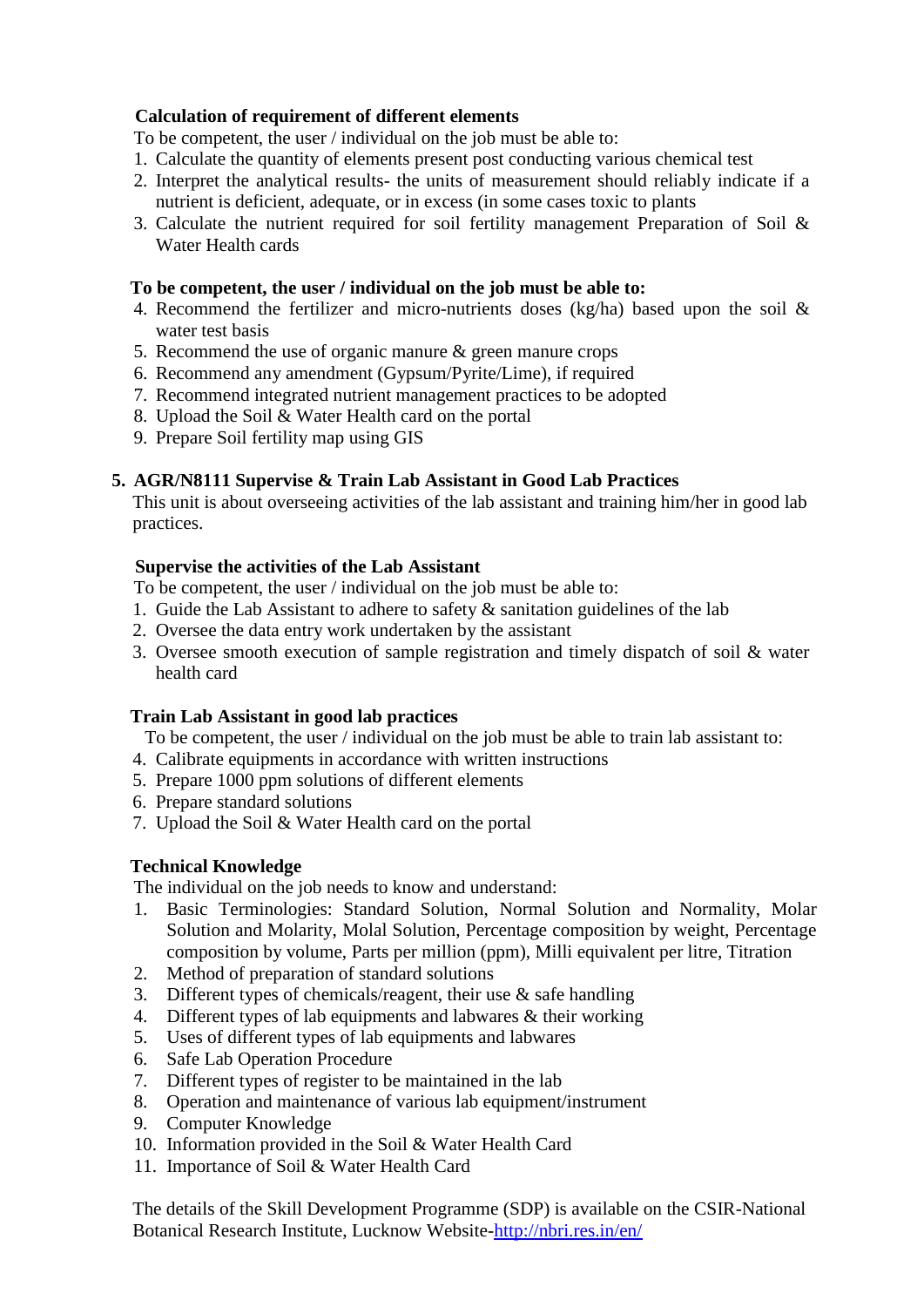



#### **Title of the Course: Soil & Water Testing Lab Analyst (ASCI Code AGR/Q8103) NSDC-REGNo-16408 Centre ID. - 103458 Trainer Id. - 69045** Affix Photograph here

|                                    | Salutation (Mr. / Mrs. /<br>Miss / Shri / Smt. Etc.) | <b>First Name</b> | Middle Name |  | Last Name |
|------------------------------------|------------------------------------------------------|-------------------|-------------|--|-----------|
| Candidate name                     |                                                      |                   |             |  |           |
| Father's Name                      |                                                      |                   |             |  |           |
| Mother's name                      |                                                      |                   |             |  |           |
| Marital Status (Married/Single)    |                                                      |                   |             |  |           |
| Date of Birth                      | Place of Birth (District)                            |                   |             |  |           |
| <b>Aadhar Number</b>               |                                                      |                   |             |  |           |
| Gender (M/F)                       |                                                      |                   |             |  |           |
| Caste Category (SC/ST/OBC/General) |                                                      |                   |             |  |           |
| Religion                           |                                                      |                   |             |  |           |
| <b>Permanent Address</b>           |                                                      |                   |             |  |           |
| <b>State</b>                       |                                                      | Pin Code          |             |  |           |
| Correspondence Address             |                                                      |                   |             |  |           |
| <b>State</b>                       |                                                      | Pin Code          |             |  |           |
| Contact No.                        |                                                      |                   |             |  |           |
| E-mail ID.                         |                                                      |                   |             |  |           |